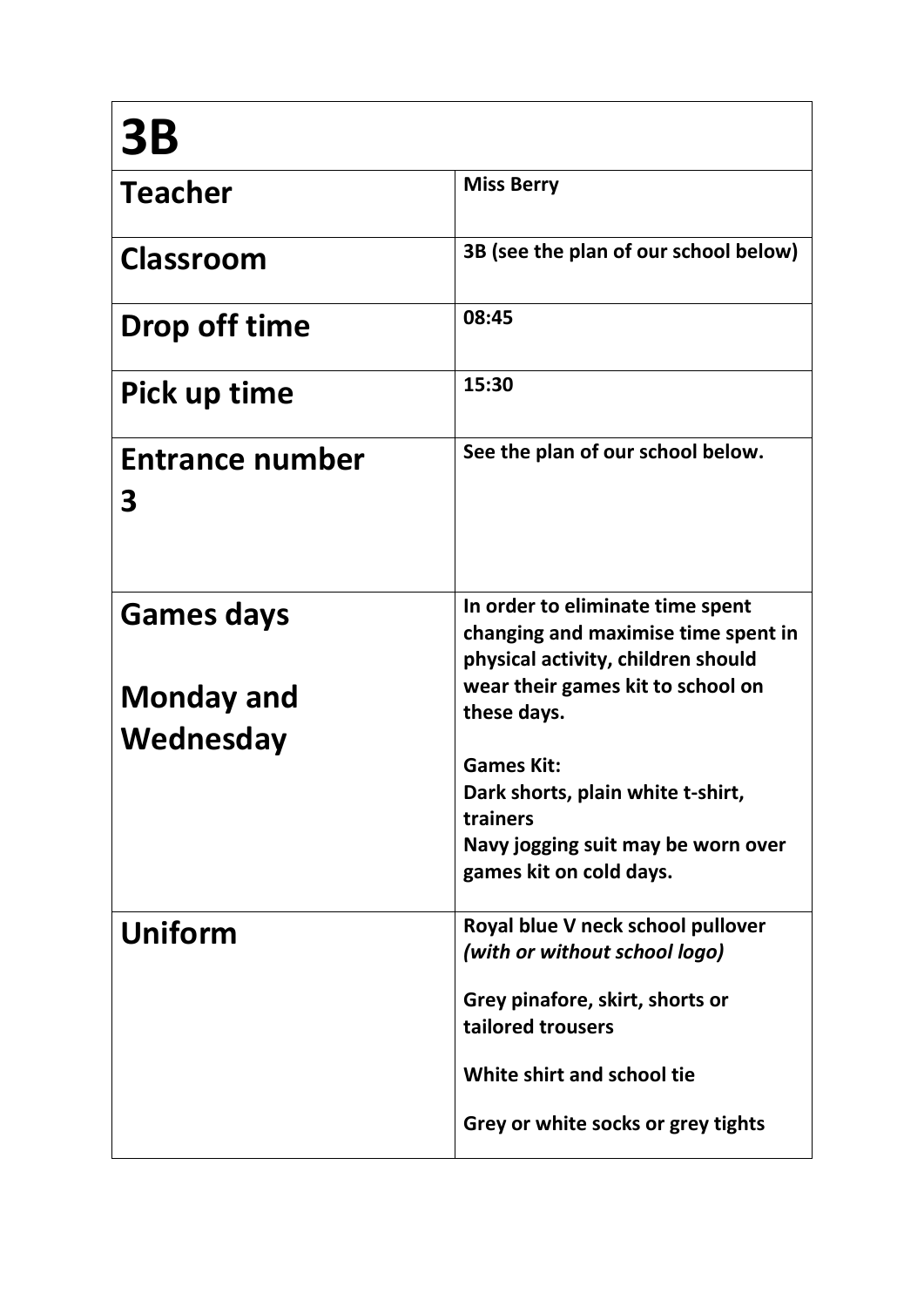|                                                  |                         | <b>Black school shoes</b>                      |                                                                                                                                                                                                                                                                                                                                                                                                                                                                                                                                                                                   |
|--------------------------------------------------|-------------------------|------------------------------------------------|-----------------------------------------------------------------------------------------------------------------------------------------------------------------------------------------------------------------------------------------------------------------------------------------------------------------------------------------------------------------------------------------------------------------------------------------------------------------------------------------------------------------------------------------------------------------------------------|
|                                                  |                         |                                                | (not trainers or boots)                                                                                                                                                                                                                                                                                                                                                                                                                                                                                                                                                           |
|                                                  |                         | <b>Summer option:</b>                          | White polo shirt, with or without<br>school logo, blue gingham dress                                                                                                                                                                                                                                                                                                                                                                                                                                                                                                              |
| <b>Homework</b>                                  | <b>English homework</b> |                                                | Friday – submit before the<br>following Friday                                                                                                                                                                                                                                                                                                                                                                                                                                                                                                                                    |
| set on<br><b>Maths homework</b><br>Seesaw        |                         | Friday – submit before the<br>following Friday |                                                                                                                                                                                                                                                                                                                                                                                                                                                                                                                                                                                   |
|                                                  | <b>Spelling test</b>    |                                                | <b>Friday</b>                                                                                                                                                                                                                                                                                                                                                                                                                                                                                                                                                                     |
| <b>Home/School Diary</b>                         |                         | week.<br>teacher.<br>each day.<br>their diary. | Children fill in their diary on a Friday<br>with what is happening in the coming<br>Parents/Carers should sign the diary<br>to acknowledge that they have seen<br>the schedule for the coming week.<br>The home/school diary is a good way<br>to communicate with the class<br>Children bring their diary to school<br>Teachers check the diary on the<br>following Monday and countersign it.<br>Children should show their teacher if<br>there is a message from home in<br>At the end of the week children<br>collect a 'Smiley' sticker as a reward<br>for a successful week. |
| <b>Reading Book and</b><br><b>Reading Record</b> |                         | every day.                                     | Children should bring their reading<br>book and reading record to school<br>Children are encouraged to keep a<br>record of their reading in school.                                                                                                                                                                                                                                                                                                                                                                                                                               |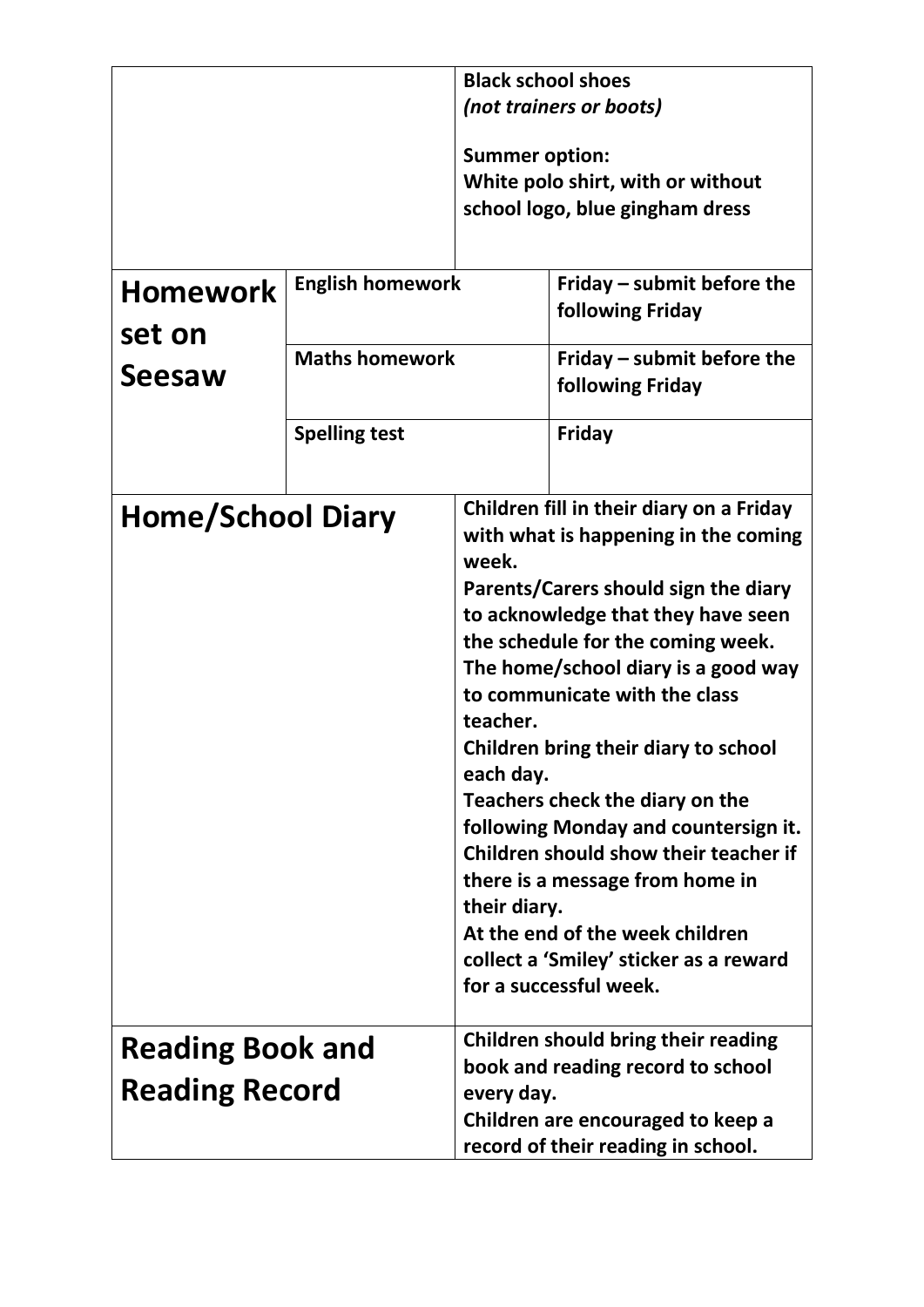|                                           | Parents/carers are encouraged to<br>sign the reading record when<br>children have read at home.                                                                                                             |
|-------------------------------------------|-------------------------------------------------------------------------------------------------------------------------------------------------------------------------------------------------------------|
| <b>Water Bottles and</b><br><b>Snacks</b> | All children should bring a bottle of<br>water to school each day. The water<br>fountains are currently switched off.<br>Children who enjoy having a snack at<br>break time are reminded to bring<br>fruit. |
| <b>Stationery</b>                         | School will provide a pencil case for<br>each child with all stationery that<br>might be required. Children should<br>NOT bring any stationery to school.                                                   |
| Coats                                     | Children should have a coat each day<br>- we will endeavour to have<br>playtimes outside as much as<br>possible even if it is drizzling.                                                                    |